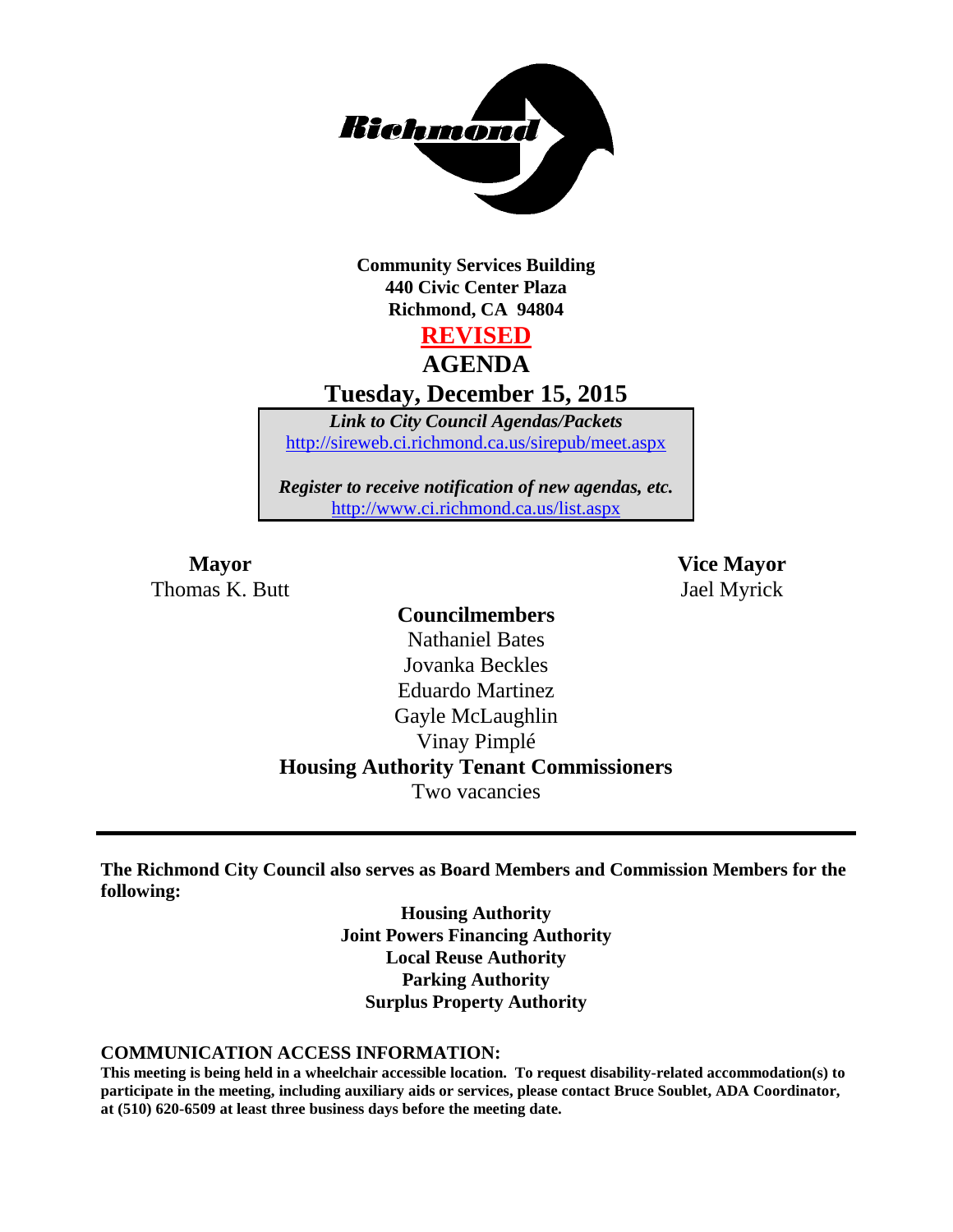# **MEETING PROCEDURES**

The City of Richmond encourages community participation at its City Council meetings and has established procedures that are intended to accommodate public input in a timely and time-sensitive way. As a courtesy to all members of the public who wish to participate in City Council meetings, please observe the following procedures:

**PUBLIC COMMENT ON AGENDA ITEMS:** Anyone who desires to address the City Council on items appearing on the agenda must complete and file a pink speaker's card with the City Clerk **prior** to the City Council's consideration of the item. Once the City Clerk has announced the item, no person shall be permitted to speak on the item other than those persons who have submitted their names to the City Clerk. Your name will be called when the item is announced for discussion. **Each speaker will be allowed TWO (2) MINUTES to address the City Council on NON-PUBLIC HEARING items listed on the agenda.**

**OPEN FORUM FOR PUBLIC COMMENT:** Individuals who would like to address the City Council on matters not listed on the agenda or on items remaining on the consent calendar may do so under Open Forum. All speakers must complete and file a pink speaker's card with the City Clerk **prior** to the commencement of Open Forum. The amount of time allotted to individual speakers shall be determined based on the number of persons requesting to speak during this item. **The time allocation for each speaker will be as follows:** 15 or fewer speakers, a maximum of 2 minutes; 16 to 24 speakers, a maximum of 1 and one-half minutes; and 25 or more speakers, a maximum of 1 minute.

#### **SPEAKERS ARE REQUESTED TO OCCUPY THE RESERVED SEATS IN THE FRONT ROW BEHIND THE SPEAKER'S PODIUM AS THEIR NAME IS ANNOUNCED BY THE CITY CLERK.**

**CONSENT CALENDAR:** Consent Calendar items are considered routine and will be enacted, approved or adopted by one motion unless a request for removal for discussion or explanation is received from the audience or the City Council. A member of the audience requesting to remove an item from the Consent Calendar must first complete a speaker's card and discuss the item with a City staff person who has knowledge of the subject material, prior to filing the card with the City Clerk and **prior** to the City Council's consideration of Agenda Review. An item removed from the Consent Calendar may be placed anywhere on the agenda following the City Council's agenda review.

**CONDUCT AT MEETINGS:** Richmond City Council meetings are limited public forums during which the City strives to provide an open, safe atmosphere and promote robust public debate. Members of the public, however, must comply with state law, as well as the City's laws and procedures and may not actually disrupt the orderly conduct of these meetings. The public, for example, may not shout or use amplifying devices, must submit comment cards and speak during their allotted time, may not create a physical disturbance, may not speak on matters unrelated to issues within the jurisdiction of the City Council or the agenda item at hand, and may not cause immediate threats to public safety.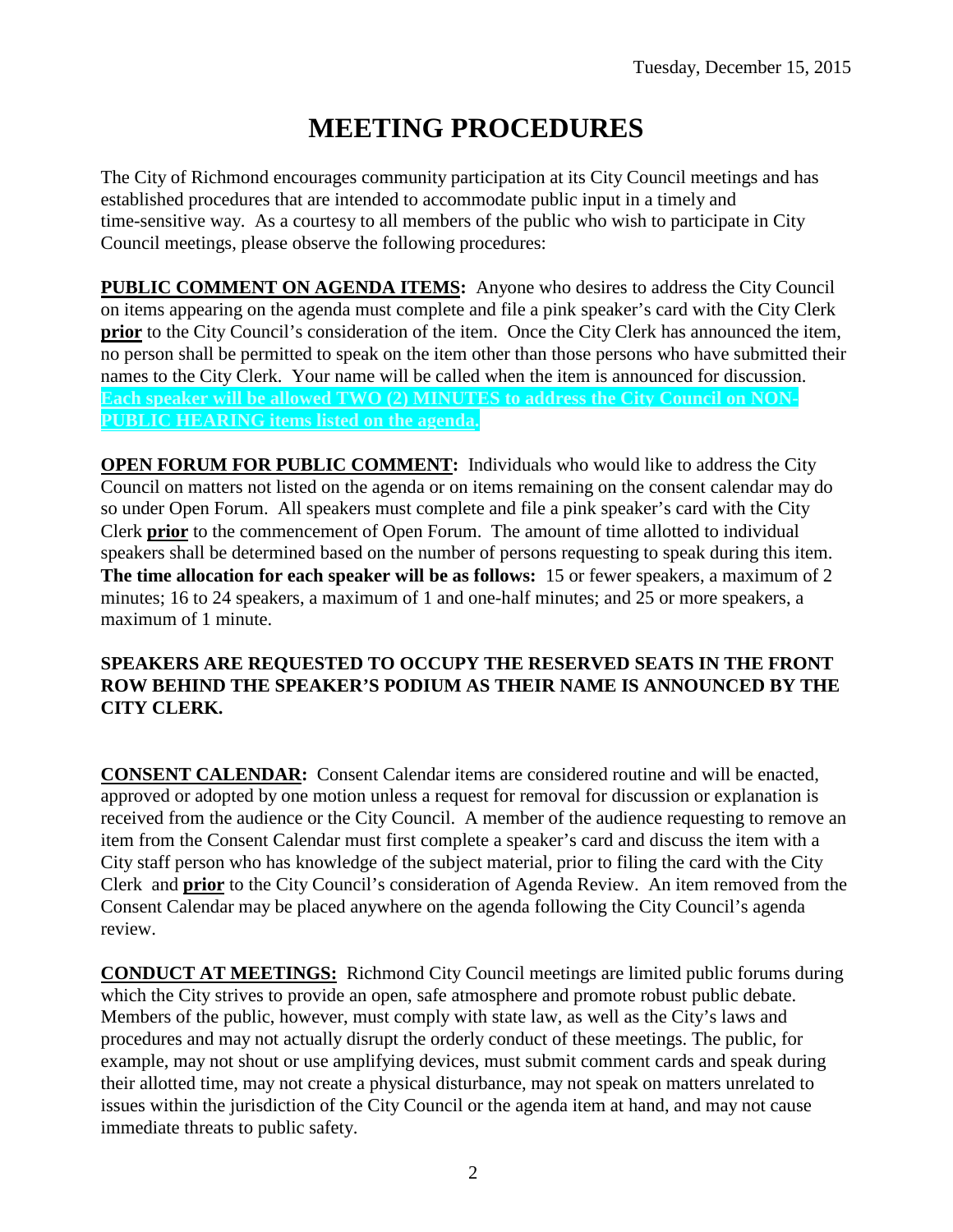**CITY HARASSMENT POLICY:** The City invites public comment and critique about its operations, including comment about the performance of its public officials and employees, at the public meetings of the City Council and boards and commissions. However, discriminatory or harassing comments about or in the presence of City employees, even comments by third parties, may create a hostile work environment, if severe or pervasive. The City prohibits harassment against an applicant, employee, or contractor on the basis of race, religious creed, color, national origin, ancestry, physical disability, medical condition, mental disability, marital status, sex (including pregnancy, childbirth, and related medical conditions), sexual orientation, gender identity, age or veteran status, or any other characteristic protected by federal, state or local law. In order to acknowledge the public's right to comment on City operations at public meetings, which could include comments that violate the City's harassment policy if such comments do not cause an actual disruption under the Council Rules and Procedures, while taking reasonable steps to protect City employees from discrimination and harassment, City Boards and Commissions shall adhere to the following procedures. If any person makes a harassing remark at a public meeting that violates the above City policy prohibiting harassment, the presiding officer of the meeting may, at the conclusion of the speaker's remarks and allotted time: (a) remind the public that the City's Policy Regarding Harassment of its Employees is contained in the written posted agenda; and (b) state that comments in violation of City policy are not condoned by the City and will play no role in City decisions. If any person makes a harassing remark at a public meeting that violates the above City policy, any City employee in the room who is offended by remarks violating the City's policy is excused from attendance at the meeting. No City employee is compelled to remain in attendance where it appears likely that speakers will make further harassing comments. If an employee leaves a City meeting for this reason, the presiding officer may send a designee to notify any offended employee who has left the meeting when those comments are likely concluded so that the employee may return to the meeting. The presiding officer may remind an employee or any council or board or commission member that he or she may leave the meeting if a remark violating the City's harassment policy is made. These procedures supplement the Council Rules and Procedures relating to disruption of orderly conduct at Council meetings.

Any law enforcement officer on duty or whose service is commanded by the presiding officer shall be Sergeant-at-Arms of the Council meetings. He/she, or they, shall carry out all orders and instructions given by the presiding officer for the purpose of maintaining order and decorum at the Council meetings (City Council Rules of Procedure and Order Section III F, RMC Section 2.12.030).

**\*\*\*\*\*\*\*\*\*\*\*\*\*\*\*\*\*\*\*\*\*\*\*\*\*\*\*\*\*\*\*\*\*\*\*\*\*\*\*\*\*\*\*\*\*\*\*\*\*\*\*\*\*\*\*\*\*\***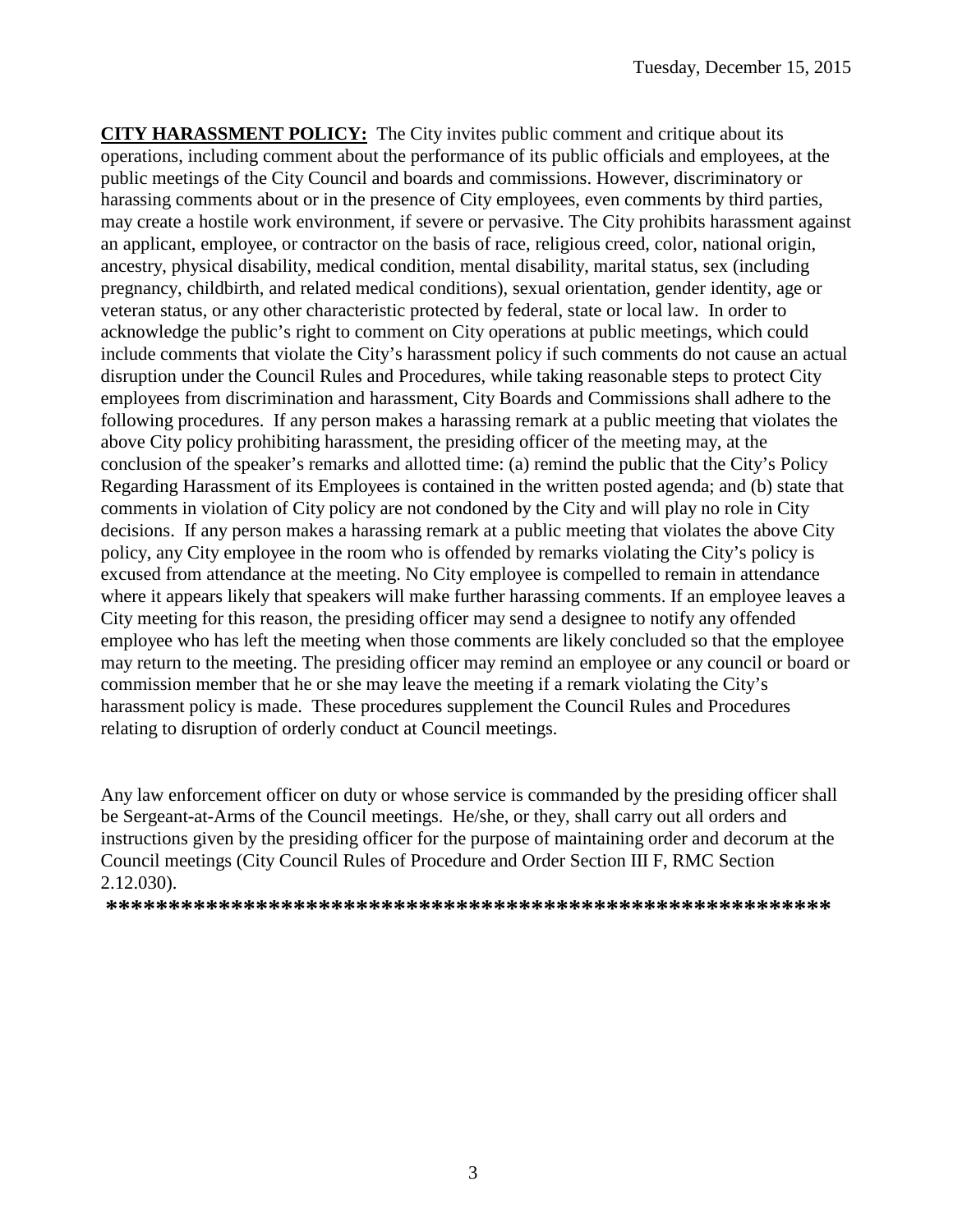# **OPEN SESSION TO HEAR PUBLIC COMMENT ON CLOSED SESSION ITEMS**

5:00 p.m.

- **A. ROLL CALL**
- **B. PUBLIC COMMENT**

#### **C. ADJOURN TO CLOSED SESSION**

## **CLOSED SESSION**

Shimada Room of the Community Services Building

#### **A. CITY COUNCIL**

### **A-1.** LIABILITY CLAIMS -(Government Code Section 54956.9):

William Cantrell vs. City of Richmond

Larry Warren vs. City of Richmond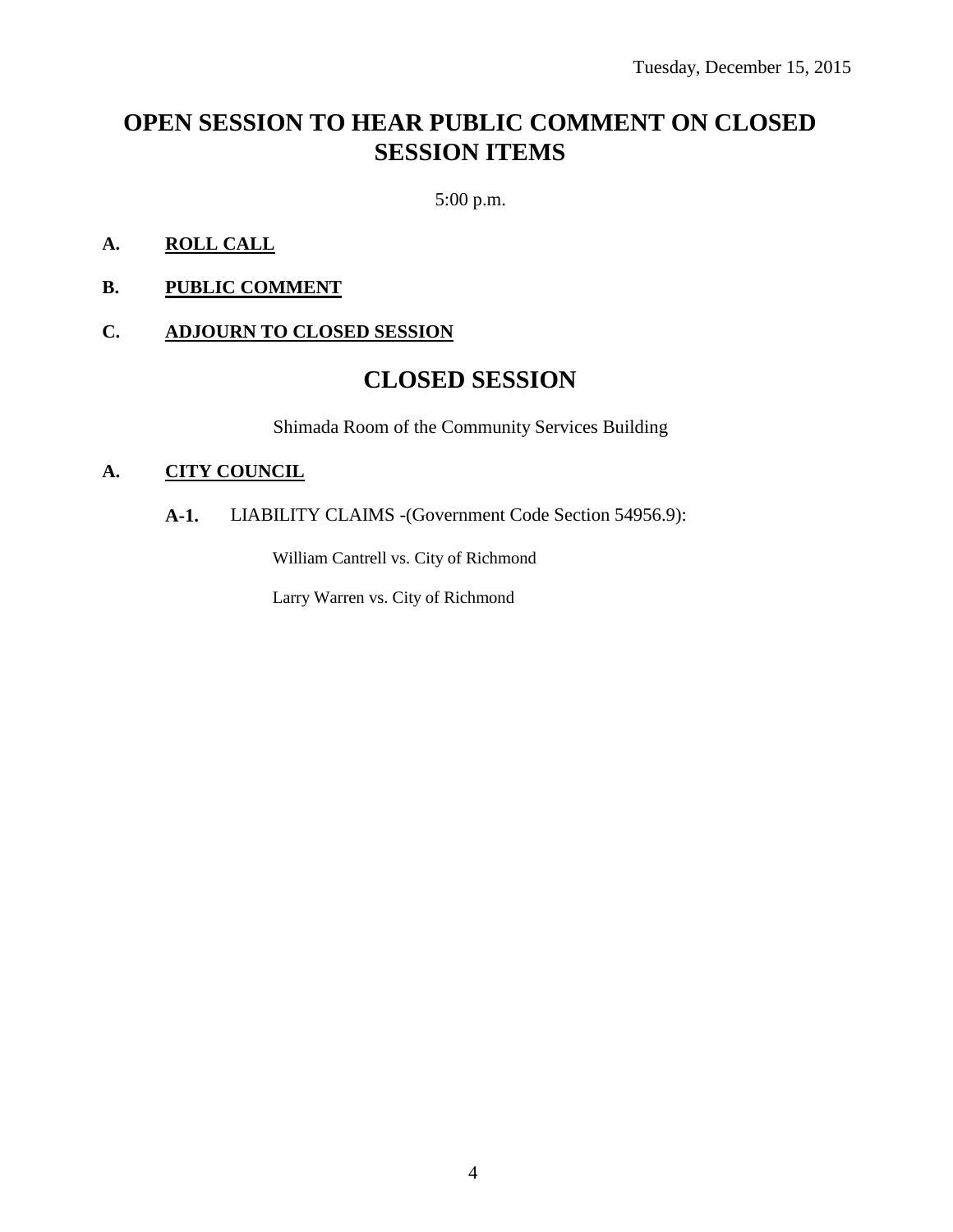# **SPECIAL RICHMOND CITY COUNCIL STUDY SESSION**

5:30 p.m.

- **A. PLEDGE TO THE FLAG**
- **B. ROLL CALL**
- **C. STATEMENT OF CONFLICT OF INTEREST**

#### **D. STUDY SESSION**

**D-1.** RECEIVE a presentation from staff providing an update on the City's finances, and RECEIVE a presentation on the five-year revenue forecast and model for the City prepared by National Resource Network financial consultants - City Manager's Office (Bill Lindsay 620-6512) and Finance Department (Belinda Warner 620-6740).

#### **E. ADJOURNMENT**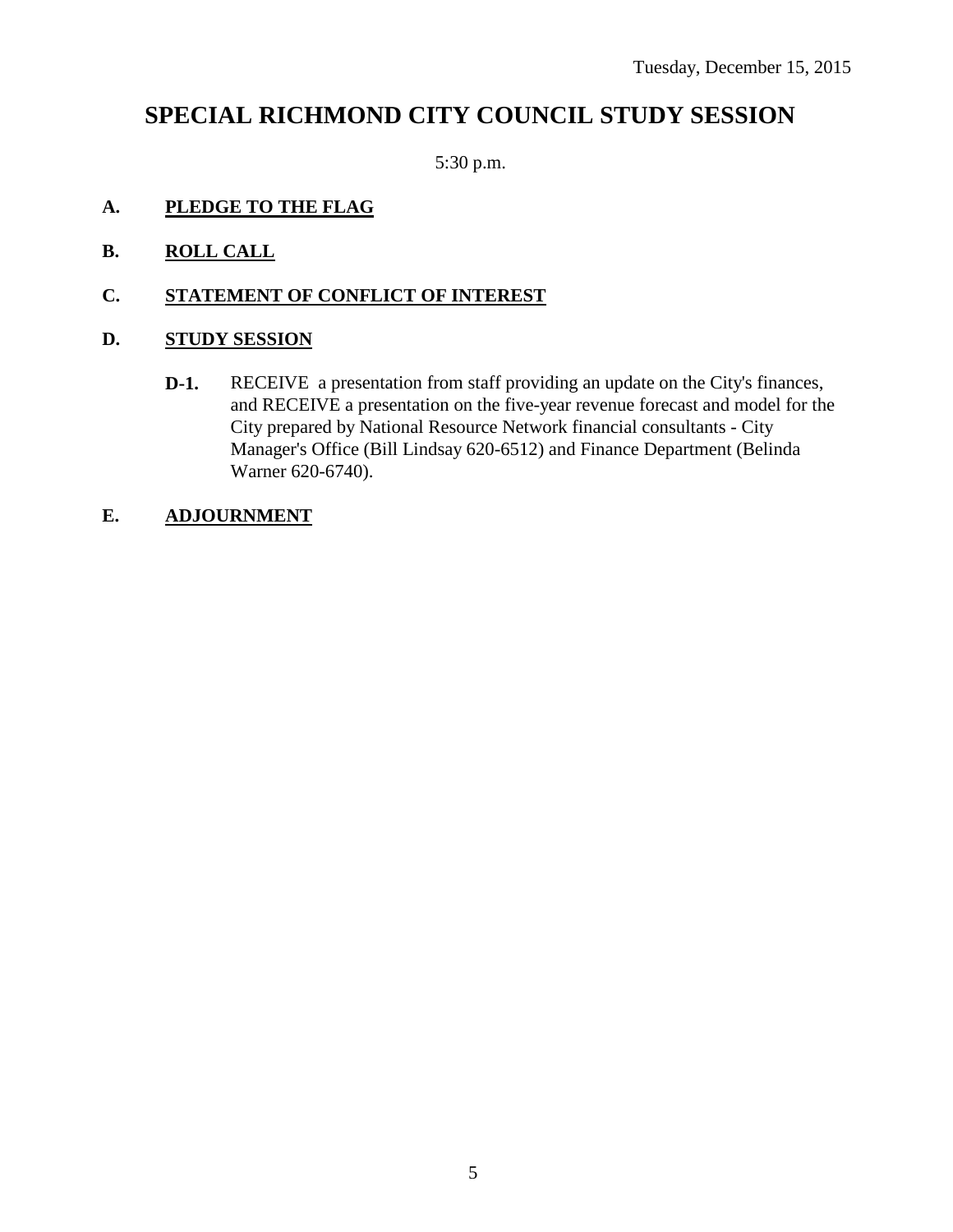# **JOINT MEETING OF THE JOINT POWERS FINANCING AUTHORITY/PARKING AUTHORITY/RICHMOND CITY COUNCIL**

6:15 p.m.

#### **A. ROLL CALL**

#### **B. STATEMENT OF CONFLICT OF INTEREST**

#### **C. CONSENT CALENDAR**

**C-1.** APPROVE the minutes of the special Joint Powers Financing Authority/City Council meeting held Tuesday, November 17, 2015 - City Clerk's Office (Pamela Christian 620-6513).

#### **D. RESOLUTIONS**

**D-1.** ADOPT the following resolutions: (1) a resolution of the Richmond Joint Powers Financing Authority authorizing the use of a portion of the proceeds of the Series 2016 bonds for the payment of a termination payment; approving forms of two termination agreements; and approving the taking of all necessary or desirable actions in connection therewith; (2) a resolution of the City Council authorizing a form of novation, ISDA Master Agreement, schedule and forms of two confirmations and two termination agreements; authorizing forms of regulatory compliance documentation; authorizing the lease of certain City property; and approving the taking of all necessary or desirable actions in connection therewith; and (3) a resolution of the Governing Board of the Parking Authority of the City of Richmond authorizing transfer of title of a parking garage to the City of Richmond and approving the taking of all necessary or desirable actions in connection therewith - City Manager's Office (Bill Lindsay 620-6512) and Finance Department (Belinda Warner 620-6740).

#### **E. ADJOURNMENT**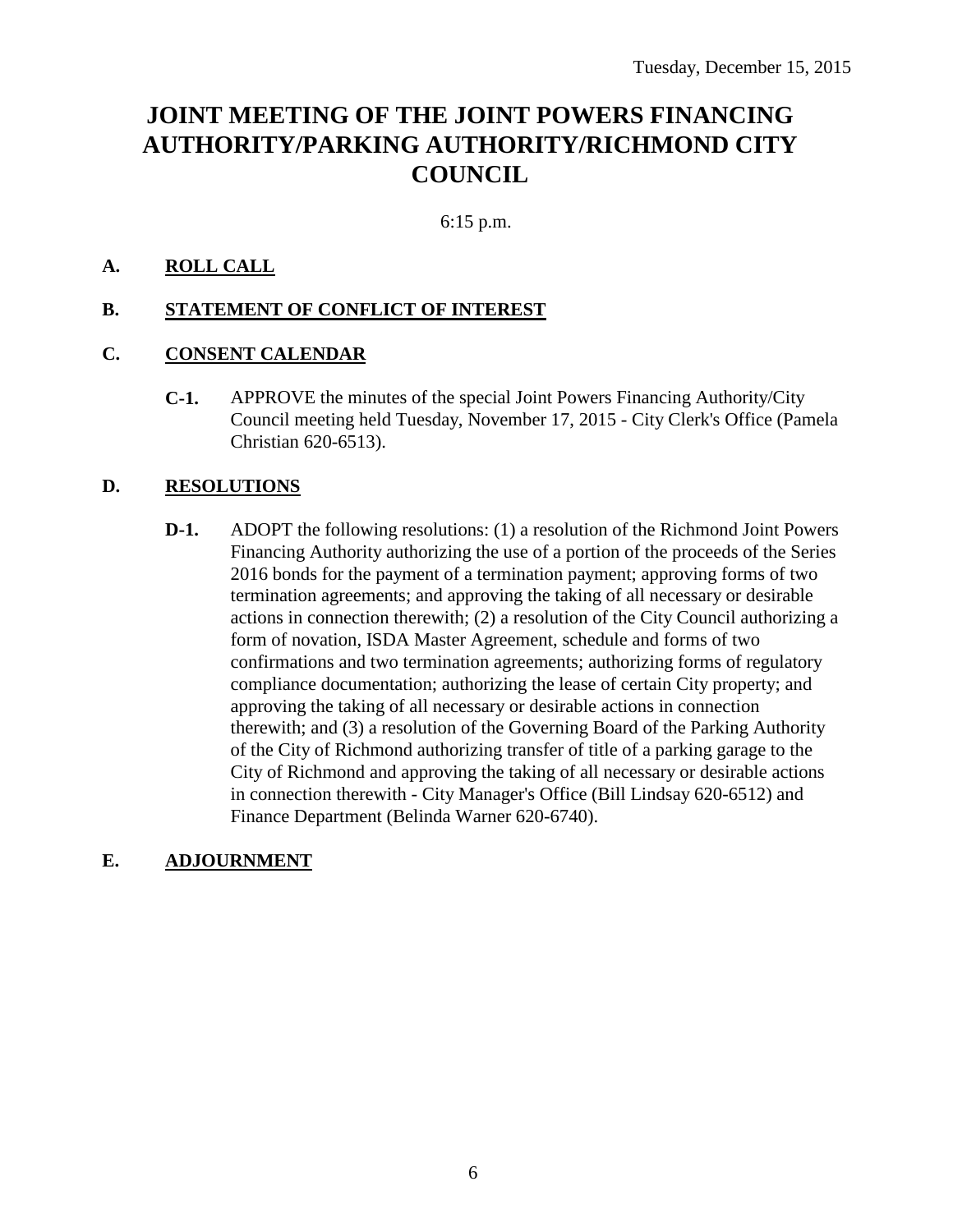# **REGULAR MEETING OF THE RICHMOND CITY COUNCIL**

6:30 p.m.

#### **A. ROLL CALL**

#### **B. STATEMENT OF CONFLICT OF INTEREST**

**C. AGENDA REVIEW**

#### **D. PRESENTATIONS, PROCLAMATIONS, AND COMMENDATIONS**

**D-1.** RECEIVE a presentation from Mr. Jesse Brooks, Speak Out, regarding AIDS Awareness - Councilmember Jovanka Beckles (620-6568).

#### **E. REPORT FROM THE CITY ATTORNEY OF FINAL DECISIONS MADE DURING CLOSED SESSION**

#### **F. REPORT FROM THE CITY MANAGER**

#### **G. OPEN FORUM FOR PUBLIC COMMENT**

#### **H. CITY COUNCIL CONSENT CALENDAR**

- **H-1.** APPROVE a three-year contract with OutsourceIt, Inc. and Sterling Co's, Inc., with an option to extend for two years, to provide administration and inspection services related to the City's Residential Rental Inspection Program in an amount not to exceed \$1,000,000.00 per vendor funded from program participant fees - Planning and Building Services Department (Richard Mitchell 620-6706).
- **H-2.** ADOPT a resolution to accept and appropriate \$81,526 in funding from the Edward Byrne Memorial Justice Assistance Grant (JAG) Program awarded to the Richmond Police Department for the purchase of police safety equipment - Police Department (Chief Chris Magnus 621-1802).
- **H-3.** ACCEPT AND APPROPRIATE the final allocation of grant funds from the California Library and Literacy Services (CLLS) in the amount of \$109,107 to provide literacy services for the City of Richmond residents in fiscal year 2015- 16 - Library and Cultural Services Department (Katy Curl 620-6554, Sherry Drobner 307-8082).
- **H-4.** APPROVE an amendment to the contract with the Downey Brand law firm for legal services related to wastewater system compliance with the Baykeeper Settlement Agreement, increasing the amount by \$30,000 for a total contract amount not to exceed \$105,000, and extending the term for two years through December 31, 2017 - Utilities Department (Ryan Smith 620-5486).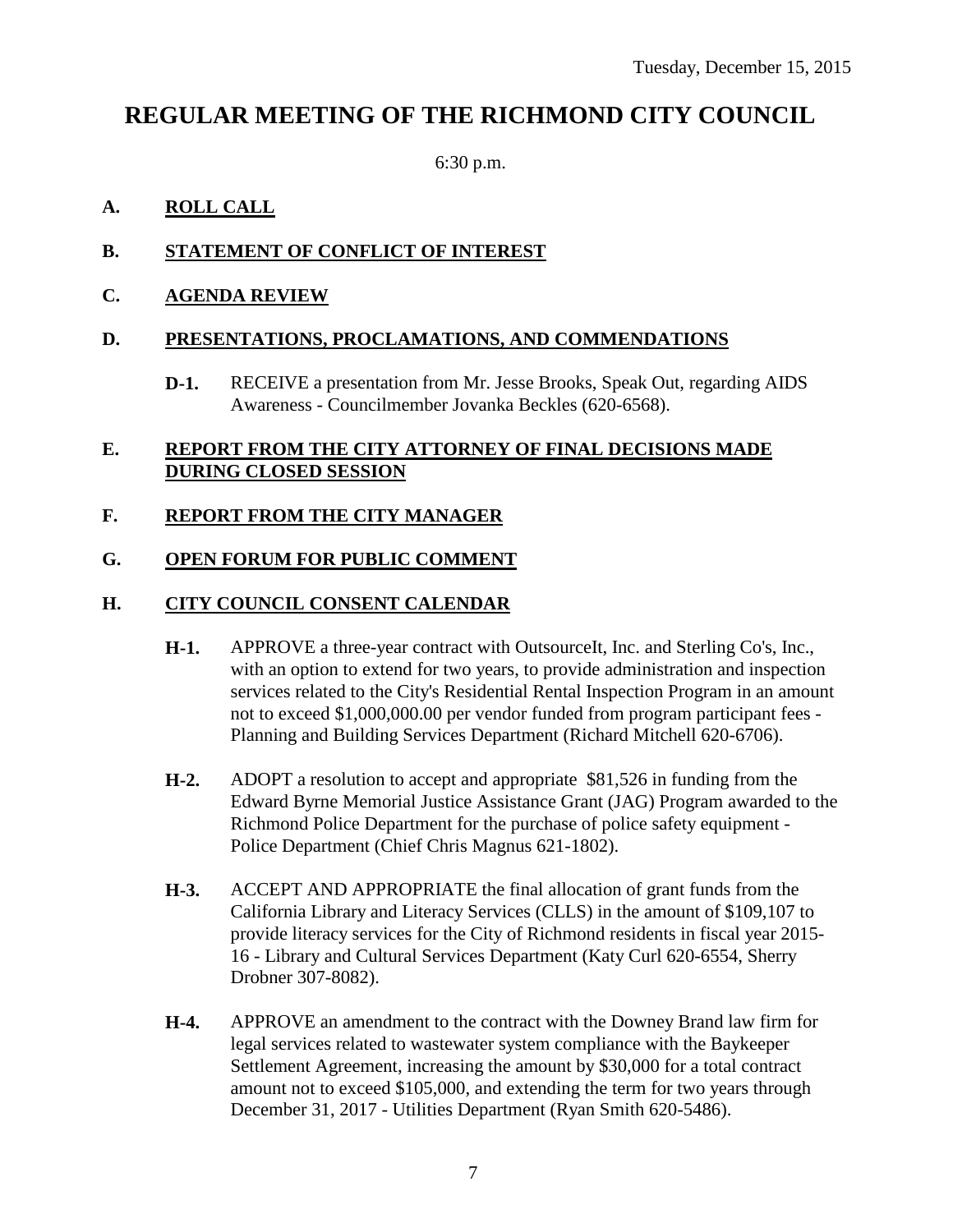- **H-5.** APPROVE a third amendment to the contract with Larry Walker Associates to assist in compliance activities associated with the National Pollutant Discharge Elimination System (NPDES) permit, increasing the amount by \$50,000 for a total amount not to exceed \$125,000, and extending the contract to June 30, 2017 - Utilities Department (Ryan Smith 620-5486).
- **H-6.** APPROVE the second amendment to the agreement with The Permanente Medical Group, Inc. for legally required annual physical examinations, tests and immunizations of the Fire Department's Hazmat personnel, which extends the original contract period through December 31, 2018, modifies the service plan, and increases the payment limit by \$120,000 to a total of \$205,000 - Fire Department (Chief Adrian Sheppard 307-8041).
- **H-7.** INTRODUCE an ordinance (first reading) establishing the wages, salary, and compensation for the new classification of Lead Police Records Specialist (Salary Range No. 046: \$4,940 - \$5,873/month) - Human Resources Management Department (Lisa Stephenson 620-6600).
- **H-8.** ADOPT a resolution amending the City of Richmond's Position Classification Plan to add the new classification of Lead Police Records Specialist - Human Resources Management Department (Lisa Stephenson 620-6600).
- **H-9.** APPROVE the purchase and installation of two pay stations from Global Parking Solutions for use in enforcing parking regulations and managing the downtown paid parking lot and garage in an amount not to exceed \$20,000; and APPROPRIATE \$30,000 in revenues from additional parking receipts to be generated from in-house parking management activities to fund this equipment purchase - Police Department (Chief Magnus 621-1802).
- **H-10.** ADOPT a resolution amending the City of Richmond's Conflict of Interest Code - City Attorney's Office (Bruce Reed Goodmiller 620-6509).
- **H-11.** REVIEW and APPROVE the City's Investment and Cash Balance Report for the month of October 2015 - Finance Department (Belinda Warner/Tracey Angelo 620-6750).
- **H-12.** APPROVE the purchase of two replacement vactor trucks (cost of \$381,892 plus tax, and \$274,808 plus tax, respectively) and one CCTV (camera) truck (cost of \$225,167.20) for an aggregate amount not to exceed \$945,000, through the National Joint Powers Alliance (NJPA) contract, and APPROPRIATE the amount of \$945,000 from the wastewater enterprise to fund these purchases - Utilities Department (Ryan Smith 620-5486).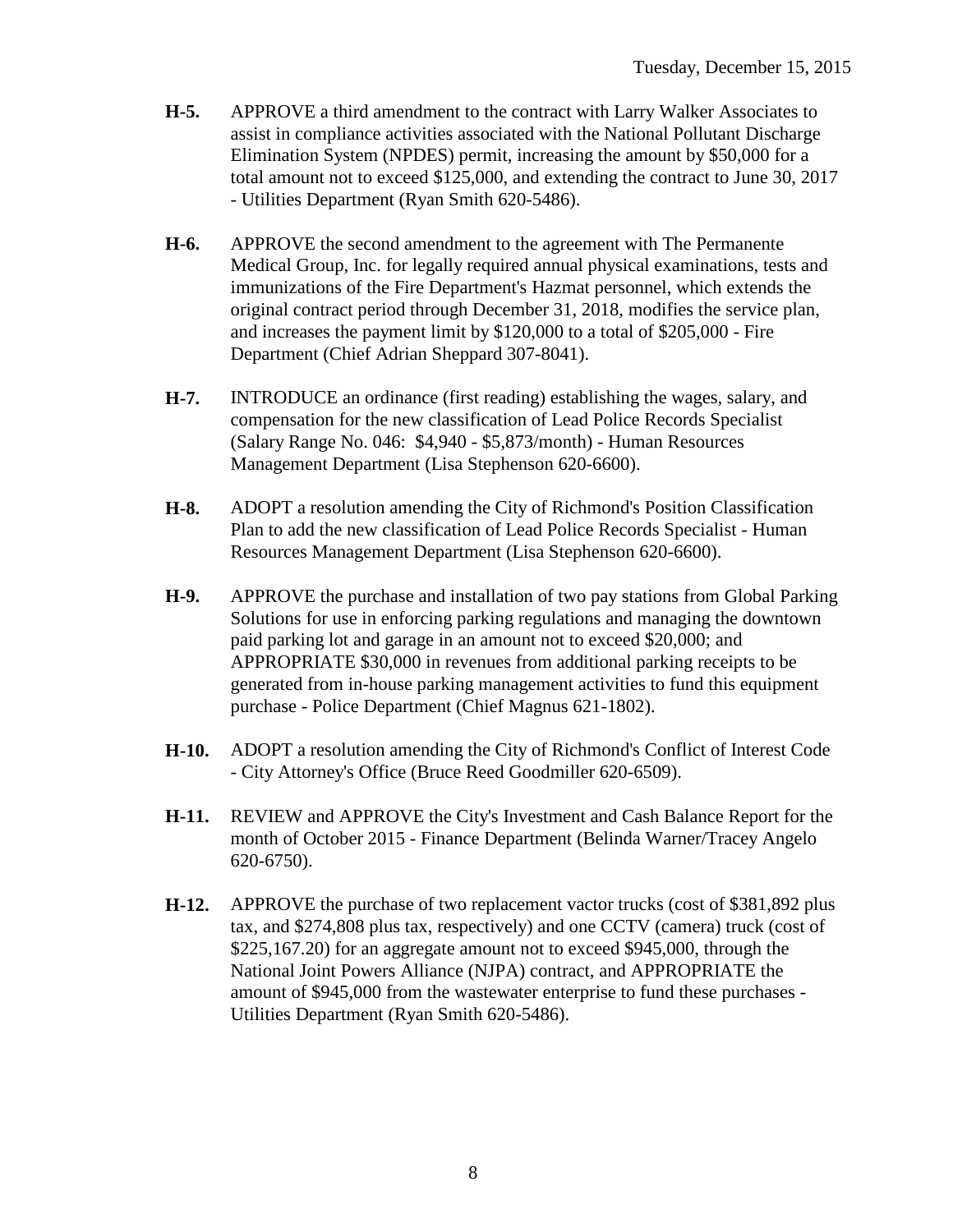- **H-13.** ADOPT a resolution authorizing the execution of a Construction Agreement for the Mathieu Court Alley Greening Project with Ghilotti Bros., Inc. in the amount of \$538,591, including a 15% contingency, per the plans and specifications for the project - Engineering Services Department (Chadrick Smalley 412- 2067/Michael Williams 307-8147).
- **H-14.** ADOPT a resolution authorizing on-call service contracts for three years, with a two year option to extend, for building plan check and inspection services with A-N West, Inc., CSG Consultants, Inc., TRB+Associates, Bureau Veritas, Interwest Consulting Group, Shums Coda Associates, and 4Leaf, Inc. for an amount not to exceed \$750,000 per vendor, funded through applicant fees - Planning and Building Services Department (Richard Mitchell 620-6706).
- **H-15.** APPROVE a first amendment to the lease with Foss Maritime for tug and barge operations at Basin 1 of Point Potrero Marine Terminal, providing for a five-year term, with one allowed five-year extension, and generating lease revenue to the Port of \$600,000 for the initial five-year lease term - Port Department (Jim Matzorkis/Lucy Zhou 215-4600).
- **H-16.** ADOPT an ordinance (second reading) amending certain provisions of Richmond Municipal Code Chapter 9.15, Health in All Policies, relating to definitions and frequency of reporting - City Manager's Office (Bill Lindsay/Shasa Curl 620-6512).
- **H-17.** ADOPT an ordinance (second reading) to establish wages, salaries, and compensation for the classifications represented by the Service Employees' International Union (SEIU Local 1021) Part-Time in the City's classified service, and repealing Ordinance No. 56-06 N.S. - Human Resources Management Services Department (Lisa Stephenson 620-6600).
- **H-18.** (1) AUTHORIZE the City Manager to executive a Letter Agreement with Chevron pertaining to administration of the Richmond Promise; (2) APPROVE a Second Amendment to the Environmental and Community Investment Agreement to allow Charter and Private Schools to participate; and (3) AUTHORIZE the City Manager to modify the Richmond Promise eligibility requirements (except those pertaining to school eligibility and award amount) based on data that can be provided by West Contra Costa Unified School District (WCCUSD) - City Manager's Office (Bill Lindsay 620-6512).
- **H-19.** APPROVE the minutes of the regular City Council meeting held Tuesday, November 24, and December 1, 2015 - City Clerk's Office (Pamela Christian 620-6513).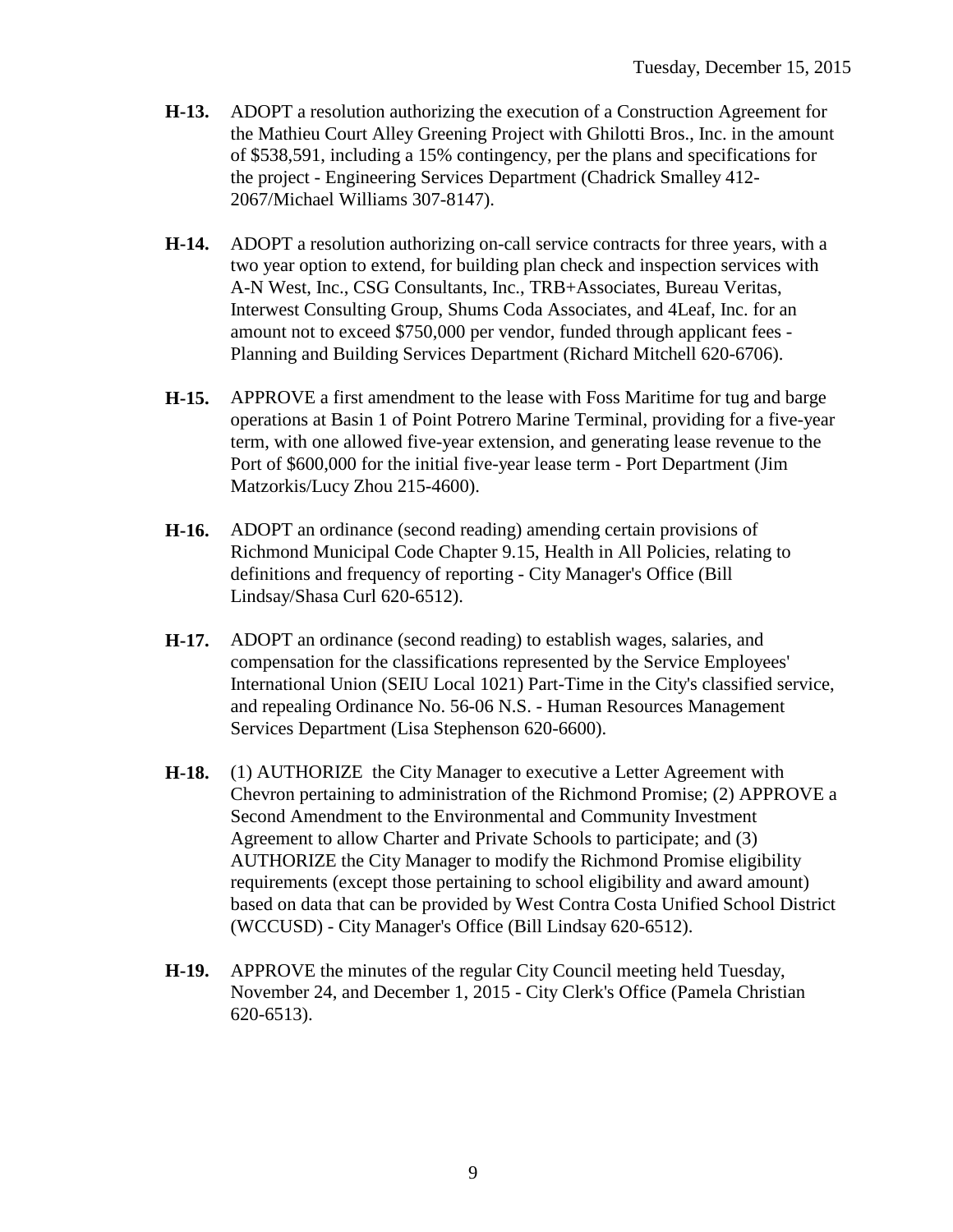- **H-20.** APPROVE actions to update the Urban Forest Advisory Committee: APPOINT Sarah Calderon for a term expiring November 17, 2018; APPOINT April Kennedy for a term expiring November 17, 2018; DESIGNATE the expiration date of the terms of all 11 seats as November 17, 2018; ACCEPT the resignation of Kaci Smith; ACCEPT the resignation of Liz Bittner; DECLARE two seats vacant, and DIRECT the City Clerk to post the vacancies - Mayor Tom Butt (620-6503).
- **H-21.** APPROVE actions to update the Police Commission: ACCEPT the resignation of Yenny Velazquez who was serving for a term ending November 1, 2016; DECLARE the seat vacant, and DIRECT the City Clerk to post the vacancy - Mayor Tom Butt (620-6503).
- **H-22.** DIRECT staff to prepare a report to the City Council by February 23, 2016, evaluating the impacts on costs and weed control, the efficacy of non-chemical methods of weed control, and residents' attitudinal changes towards weed control, as prescribed by Resolution No. 19-15(a) - Mayor Tom Butt (620-6503), Councilmembers Gayle McLaughlin (620-5431), and Jovanka Beckles (620- 6568).
- **H-23.** AUTHORIZE the City of Richmond to finalize and execute a memorandum of understanding with the What Works Cities initiative to draft open data policies, and to draft performance analytics plans that build upon city departments' current use of performance data - Mayor Tom Butt (620-6527).
- **H-24.** RECEIVE an update regarding the December 8, 2015, Contra Costa County Board of Supervisors meeting, at which the County Conservation and Development Director was authorized to execute a Cooperation Agreement between the County of Contra Costa and the City of Richmond to become a coparticipant of the Contra Costa CDBG Urban County and subsequent coparticipant of the HOME Partnership Program Consortium; and APPROVE the final form of the Cooperation Agreement with Contra Costa County - Housing and Community Development Department (Tim Jones 621-1310).
- **H-25.** PROCLAMATION honoring Terrance Cheung for his service to the City of Richmond. This proclamation will be presented in January 2016 - Mayor Tom Butt (620-6503).
- **H-26.** PROCLAMATION honoring Richmond Police Chief Chris Magnus for his service to the City of Richmond. This proclamation will be presented in January 2016 - Mayor Tom Butt (620-6503).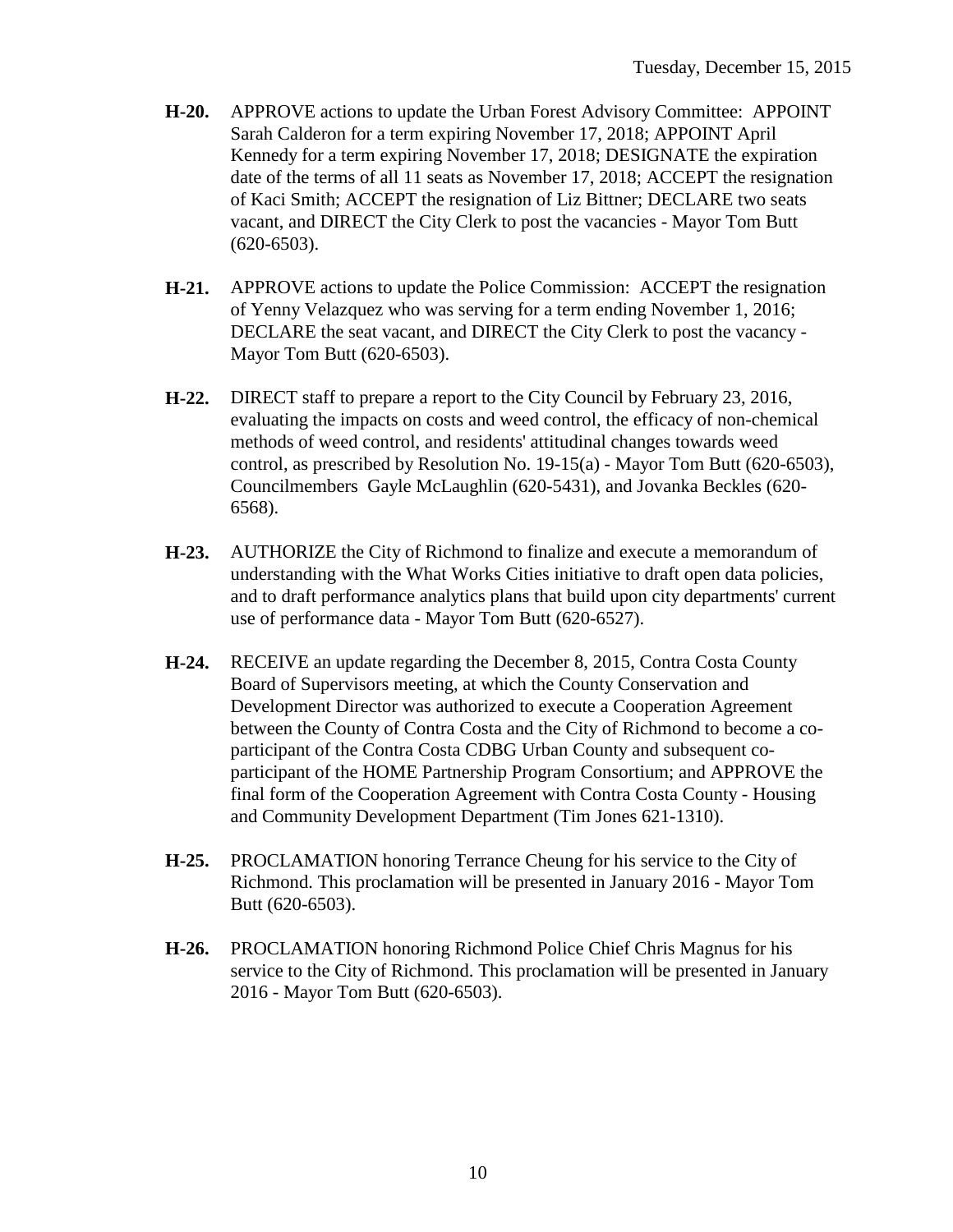### **I. PUBLIC HEARINGS**

- **I-1. WITHDRAWN FROM THE AGENDA** the matter to hold a public hearing to consider an appeal of the July 16th Planning Commission's approval of a time extension for Tentative Tract Map 8451 (Canyon Oaks Project). **The appeal has been withdrawn by the appellant** - Planning and Building Services Department (Richard Mitchell 620-6706).
- **I-2. CONTINUED to January 12, 2016** (1) CONSIDER the appeal of the Design Review Permit (PLN14-211) filed by the Richmond Residents for Responsible Development for the construction of the Hilltop Apartments mixed-use development project located at the northwest corner of Hilltop Mall Road and Garrity Way (APN: 558-312-002); and (2) REAFFIRM, MODIFY or REVERSE the Design Review Board's decision to approve the Design Review Permit - Planning and Building Services Department (Richard Mitchell 620-6706).

### **J. RESOLUTIONS**

**J-1.** ADOPT a resolution calling on the California Public Utilities Commission to reexamine the fairness of the Power Charge Indifference Adjustment exit fee and oppose volatile increases in the fees which are charged to Community Choice Aggregation electricity customers - Mayor Tom Butt (620-6503).

### **K. ORDINANCES**

- **K-1.** INTRODUCE an ordinance (first reading) amending Chapter 7.102 of the Richmond Municipal Code relating to medical marijuana collectives, cultivation, manufacturing and distribution of edible medical marijuana-infused products; and ban on mobile marijuana dispensaries and mobile deliveries, reserving the City's right, as required under three new state laws, to regulate all medical marijuana operations and businesses, rather than give the State the authority to permit and regulate a variety of marijuana businesses within the City - Police Department (Chief Magnus 621-1802) and City Attorney's Office (Bruce Reed Goodmiller 620-6509).
- **K-2.** INTRODUCE an ordinance amending certain sections of Chapter 7.102 of the Richmond Municipal Code to allow permitted medical marijuana collectives to cultivate in permitted districts of the City. Permitted districts would be M-2, M-3 and C-2, which are zones with general industrial and commercial activity similar to indoor cultivation or a location fully documented and inspected in accordance with Chapter 7.102 - Councilmembers Jovanka Beckles (620-6568) and Eduardo Martinez (620-6593).